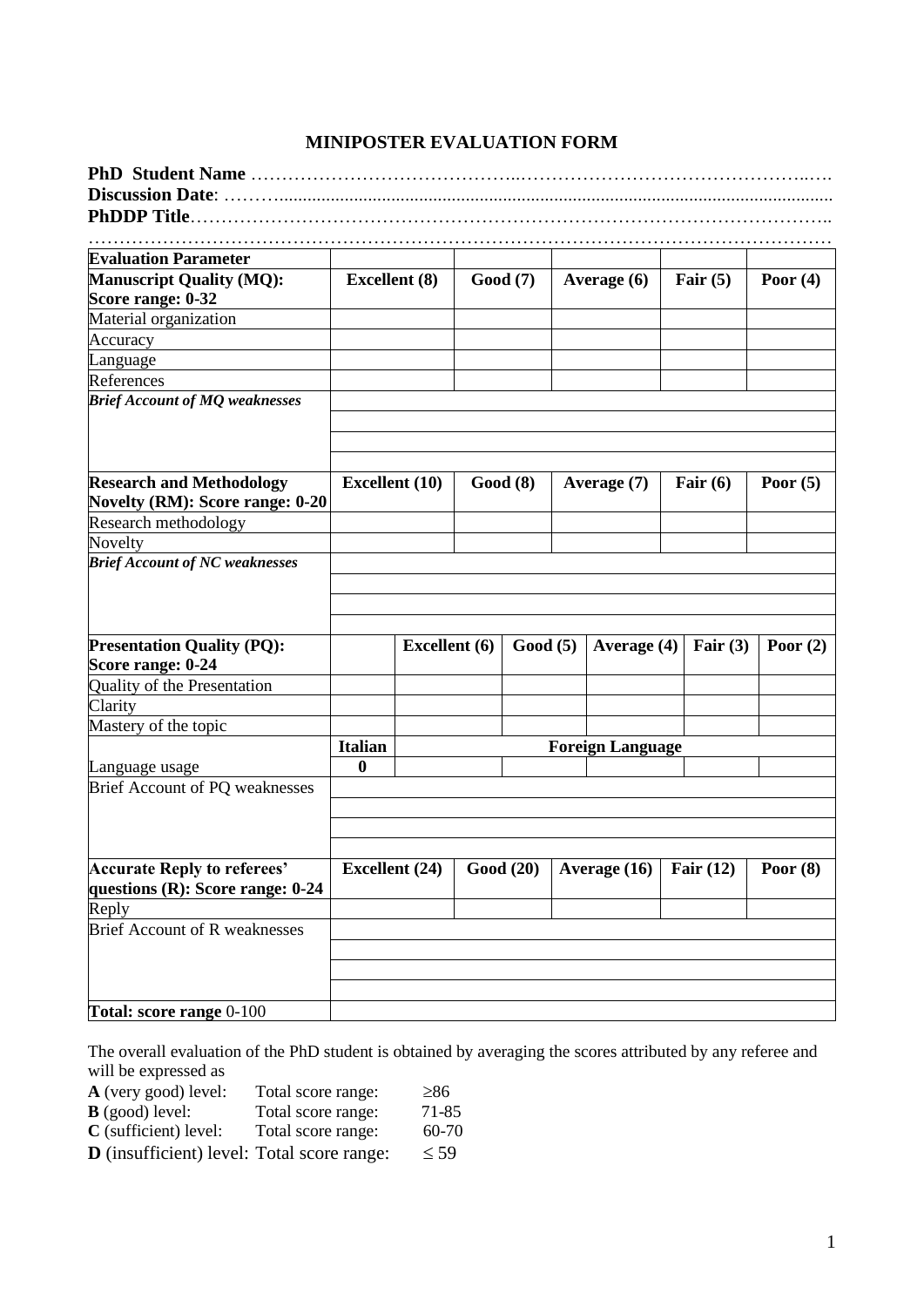|  | <b>POSTER EVALUATION FORM</b> |
|--|-------------------------------|
|--|-------------------------------|

| <b>Discussion Date:</b>                                                                                     |                       |                      |           |                         |             |             |
|-------------------------------------------------------------------------------------------------------------|-----------------------|----------------------|-----------|-------------------------|-------------|-------------|
|                                                                                                             |                       |                      |           |                         |             |             |
| <b>Referee:</b>                                                                                             |                       |                      |           |                         |             |             |
| <b>Evaluation Parameter</b>                                                                                 |                       |                      |           |                         |             |             |
| <b>Manuscript Quality (MQ):</b>                                                                             | <b>Excellent</b> (6)  |                      | Good(5)   | Average (4)             | Fair $(3)$  | Poor $(2)$  |
| Score range: 0-30                                                                                           |                       |                      |           |                         |             |             |
| Material organization                                                                                       |                       |                      |           |                         |             |             |
| Accuracy                                                                                                    |                       |                      |           |                         |             |             |
| Language                                                                                                    |                       |                      |           |                         |             |             |
| Discussion of results                                                                                       |                       |                      |           |                         |             |             |
| References                                                                                                  |                       |                      |           |                         |             |             |
| Brief Account of MQ                                                                                         |                       |                      |           |                         |             |             |
| Weaknesses                                                                                                  |                       |                      |           |                         |             |             |
|                                                                                                             |                       |                      |           |                         |             |             |
|                                                                                                             |                       |                      |           |                         |             |             |
| <b>Research and Methodology</b>                                                                             | <b>Excellent</b> (5)  |                      | Good(4)   | Average $(3)$           | Fair $(2)$  | Poor $(1)$  |
| <b>Novelty and Data-Supported</b>                                                                           |                       |                      |           |                         |             |             |
| Conclusions (NC): Score range:                                                                              |                       |                      |           |                         |             |             |
| $0 - 20$                                                                                                    |                       |                      |           |                         |             |             |
| Research methodology                                                                                        |                       |                      |           |                         |             |             |
| Novelty                                                                                                     |                       |                      |           |                         |             |             |
| Statistical analysis                                                                                        |                       |                      |           |                         |             |             |
| Data supported conclusions                                                                                  |                       |                      |           |                         |             |             |
| <b>Brief Account of NC weaknesses</b>                                                                       |                       |                      |           |                         |             |             |
|                                                                                                             |                       |                      |           |                         |             |             |
|                                                                                                             |                       |                      |           |                         |             |             |
| <b>Presentation Quality (PQ):</b>                                                                           |                       | <b>Excellent</b> (5) | Good(4)   | Average (3)             | Fair $(2)$  | Poor $(1)$  |
| Score range: 0-20                                                                                           |                       |                      |           |                         |             |             |
| Quality of the Presentation                                                                                 |                       |                      |           |                         |             |             |
| Clarity                                                                                                     |                       |                      |           |                         |             |             |
| Mastery of the topic                                                                                        |                       |                      |           |                         |             |             |
|                                                                                                             | <b>Italian</b>        |                      |           | <b>Foreign Language</b> |             |             |
| Language usage                                                                                              | $\bf{0}$              |                      |           |                         |             |             |
| Brief Account of PQ weaknesses                                                                              |                       |                      |           |                         |             |             |
|                                                                                                             |                       |                      |           |                         |             |             |
|                                                                                                             |                       |                      |           |                         |             |             |
|                                                                                                             |                       |                      |           |                         |             |             |
| <b>Accurate Reply to referees'</b>                                                                          | <b>Excellent</b> (30) |                      | Good (25) | Average $(20)$          | Fair $(15)$ | Poor $(10)$ |
| questions $(R)$ : Score range: 0-30                                                                         |                       |                      |           |                         |             |             |
| Reply                                                                                                       |                       |                      |           |                         |             |             |
| <b>Brief Account of R weaknesses</b>                                                                        |                       |                      |           |                         |             |             |
|                                                                                                             |                       |                      |           |                         |             |             |
|                                                                                                             |                       |                      |           |                         |             |             |
| <b>Total: score range 0-100</b>                                                                             |                       |                      |           |                         |             |             |
| The overall evaluation of the PhD student is obtained by averaging the scores attributed by any referee and |                       |                      |           |                         |             |             |

The overall evaluation of the PhD student is obtained by averaging the scores attributed by any referee and will be expressed as

| <b>A</b> (very good) level:    | average score range: | $\geq 86$ |
|--------------------------------|----------------------|-----------|
| $\bf{B}$ (good) level:         | average score range: | 71-85     |
| $C$ (sufficient) level:        | average score range: | 60-70     |
| <b>D</b> (insufficient) level: | average score range: | $\leq 59$ |
|                                |                      |           |